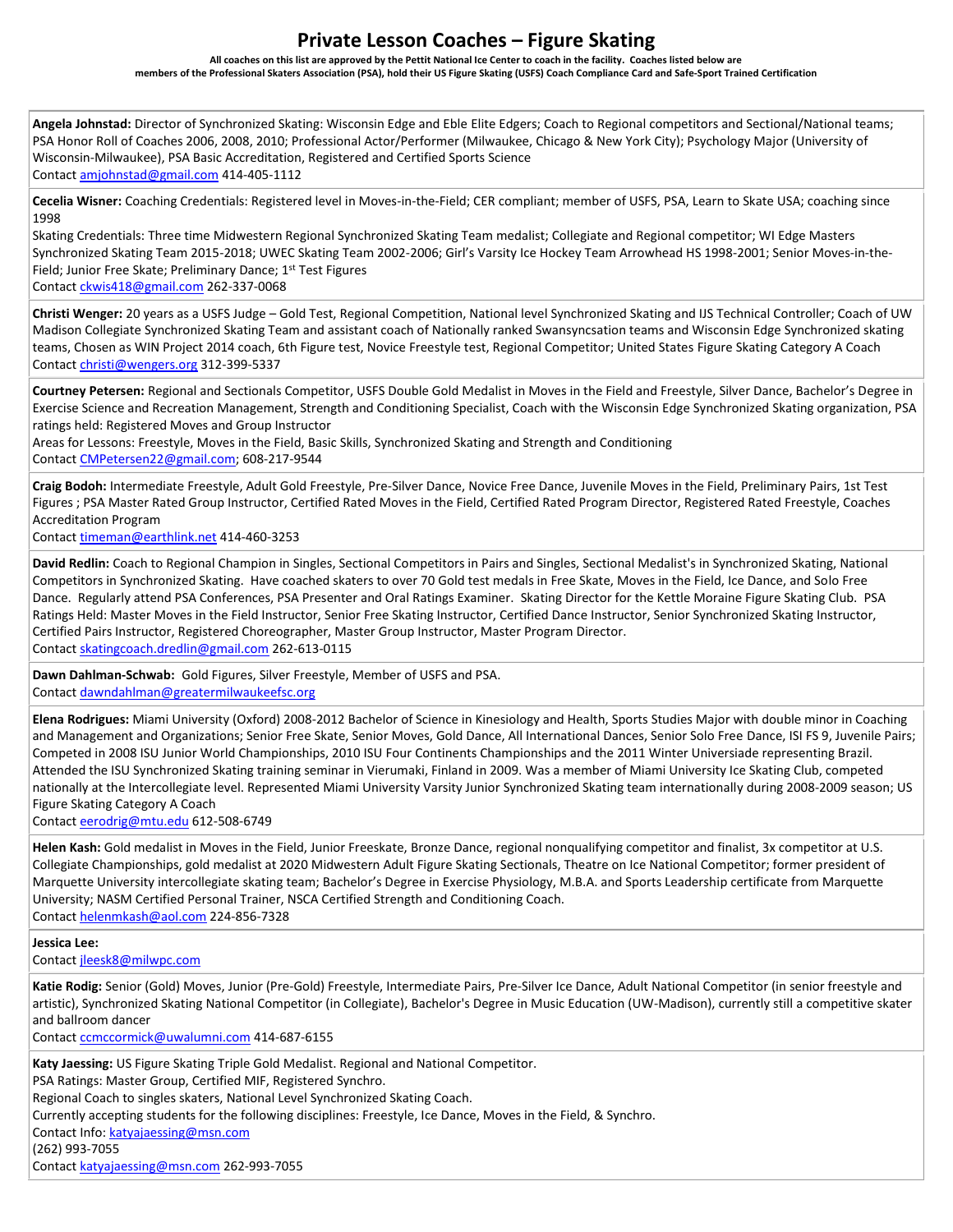## **Private Lesson Coaches – Figure Skating**

**All coaches on this list are approved by the Pettit National Ice Center to coach in the facility. Coaches listed below are members of the Professional Skaters Association (PSA), hold their US Figure Skating (USFS) Coach Compliance Card and Safe-Sport Trained Certification**

**Kenzie Reid:** USFS triple Gold Medalist (MIF, Dance, Free dance), Five International dances, Novice Freestyle, Four time USFS National Ice Dance Competitor, Pacific Coast Silver Medalist Novice Ice Dance, Midwestern Sectional Pewter Medalist Junior Ice Dance Contac[t kenziereid@gmail.com](mailto:kenziereid@gmail.com) 262-389-2663

**Lily Miller:** Regional competitor in singles, 2x Sectional competitor in singles, National competitor in synchro, Triple USFS Gold Medalist (freestyle, moves in the field, ice dance) Professional Figure Skater with Disney On Ice Areas for lessons: freestyle, moves in the field, ice dance, basic skills Contac[t millel99@yahoo.com](mailto:millel99@yahoo.com) 414-335-0510

**Lisa Reid:** PSA Ranking: Level IV, USFS Gold Medalist Dance; Lisa is well known for her experience in developing athletes from grassroots level up through International level in ice dance. She has coached ice dance teams at the Sectional and National level through Junior dance and has two time National medalists. In addition to ice dance, Lisa has assisted singles skaters and synchro teams to perfect edges, turns, and twizzles up through Senior ladies Areas for Lessons: Dance, Stroking, Basic Skating Skills Contac[t Sk8power@wi.rr.com;](mailto:Sk8power@wi.rr.com) 414-630-2191

**Lynn Paulsen:** BS Education/Dance University of Wisconsin Madison, Coach to Regional champions, Sectional & National competitors, Pre-Gold figures & freestyle, Pre-Gold dance

Contac[t newfoundlynn@hotmail.com](mailto:newfoundlynn@hotmail.com)

**Mackenzie Neuendorf:** USFS Quad Gold Medalist in Moves in the Field, Ice Dance, Solo Free Dance, and Freestyle, along with two International Ice Dances. She studies Dance and Choreography at UW-Milwaukee with a minor in Somatics. She has been coaching since 2016 and is fully compliant with the Professional Skaters Association. She is also the founder of "Skate to Cure" benefiting the JDRF funding type 1 juvenile diabetes. Contac[t kenzluvs2skate@hotmail.com](mailto:kenzluvs2skate@hotmail.com) 262-388-9633

**Allye Ritt:** USFS 7-time Gold Medalist - Senior Moves, Senior Free Skate, Gold Dance, Senior Pairs, Senior Solo Free Dance, Gold Solo Dance, and Senior Free Dance. USFS International Dance Medalist. Skate Canada Gold Dance Medalist. Skated for Disney on Ice 2014-2016. Bachelor's Degree in Secondary Education, German, and History with eight years middle/ high school teaching experience. Ozaukee Ice Center Learn to Skate and Figure Skating Director. PSA Basic Accreditation and Sports Science and Medicine.

Contact: [allyebrown@yahoo.com](mailto:allyebrown@yahoo.com) 920-918-6036

**Mary Noffke:** Former Junior Dance competitor at the regional, sectional and national collegiate level, passed gold dance, 7 international dances, silver free dance, have worked with regional, sectional and national competitors, current amateur ballroom dance competitor, co-author of Artistry on Ice with Nancy Kerrigan, guest speaker on stroking at PSA and ISI coaches training events

Contac[t maryanoffke@gmail.com](mailto:maryanoffke@gmail.com) 262-565-7377

**Megan Zienkiewicz:** Coach to Regional Competitors, Coach Beginner through Senior Tests in Moves in the Field and Freestyle, PSA Oral Ratings Examiner, PSA Workshop Presenter, National Synchronized Skating Competitor, United States Figure Skating Category A Coach, PSA Ratings held: Master Moves in the Field Instructor, Master Group Instructor, Certified Free Style Instructor, Hockey Accreditation Level 1, Power Skating Accreditation Contac[t meganzienkiewicz@att.net](mailto:meganzienkiewicz@att.net) 414-899-8761

**Melissa Ahrens:** University of Wisconsin – Milwaukee: BA in Psychology, Registered Group Rating since 2006 Contac[t melissaahrens38@yahoo.com](mailto:melissaahrens38@yahoo.com) 414-232-2269

**Michelle Goodnetter:** Gold and International Ice Dance, Junior Free Dance, experience with Ballet for over 20 years, coach all levels of Ice dance and Moves in the Field, coached skaters from Basic Skills to Regional Competitions, PSA Certified rating in Group and Moves in the Field Contac[t icedancer65@gmail.com](mailto:icedancer65@gmail.com) 414-915-8824

**Naomi Jehly:** Coaching credentials: PSA Certified Group and Certified Moves In The Field Ratings. PSA full membership, CER: Professional Coach, USFS Registered Coach, Teaching since 2011 Skating Credentials: Adult Silver Moves in Field, Adult Silver Free Skate, Bronze Dance Areas for Lessons: Youth-Adult Basic Skills, Free Style and MIF Contact NJehly@icloud.com; 262-271-2263

**Natalia Kostikova:** Toured with Disney on Ice 2002-2004, Toured with Moscow on ice 1996-2001, Coach to Regional Competitors, Studied at Moscow State Academy of Physical Training,

1992 silver medalist international competition 'Cup of Moscow ', 1991 Bronze Medalist international competition 'Olympic Hopes' Contac[t merkepelslav@hotmail.com](mailto:merkepelslav@hotmail.com) 262-364-4425

**Slava Merkepel:** National Team of Ukraine member, Skater with Disney on Ice 1997-2004, Studied at Kharkov State Institute of Physical Training Obtained Specialist's Diploma, "Cup of Ukraine two time Gold Medalist, Junior World Figure Skating Championship, Hungary – 15th place Contac[t merkepelslav@hotmail.com](mailto:merkepelslav@hotmail.com) 262-364-4425

**Stephanie Bay:**

Contac[t stephaniebay@hotmail.com](mailto:stephaniebay@hotmail.com) 262-227-7377

**Sue Ervin:** Coach to Regional & Sectional champions, National & World competitors and professional ice show performers, triple gold medalist figures and freestyle (U.S., Canada, Europe), International coach

Contac[t sue-ervin@att.net](mailto:sue-ervin@att.net)